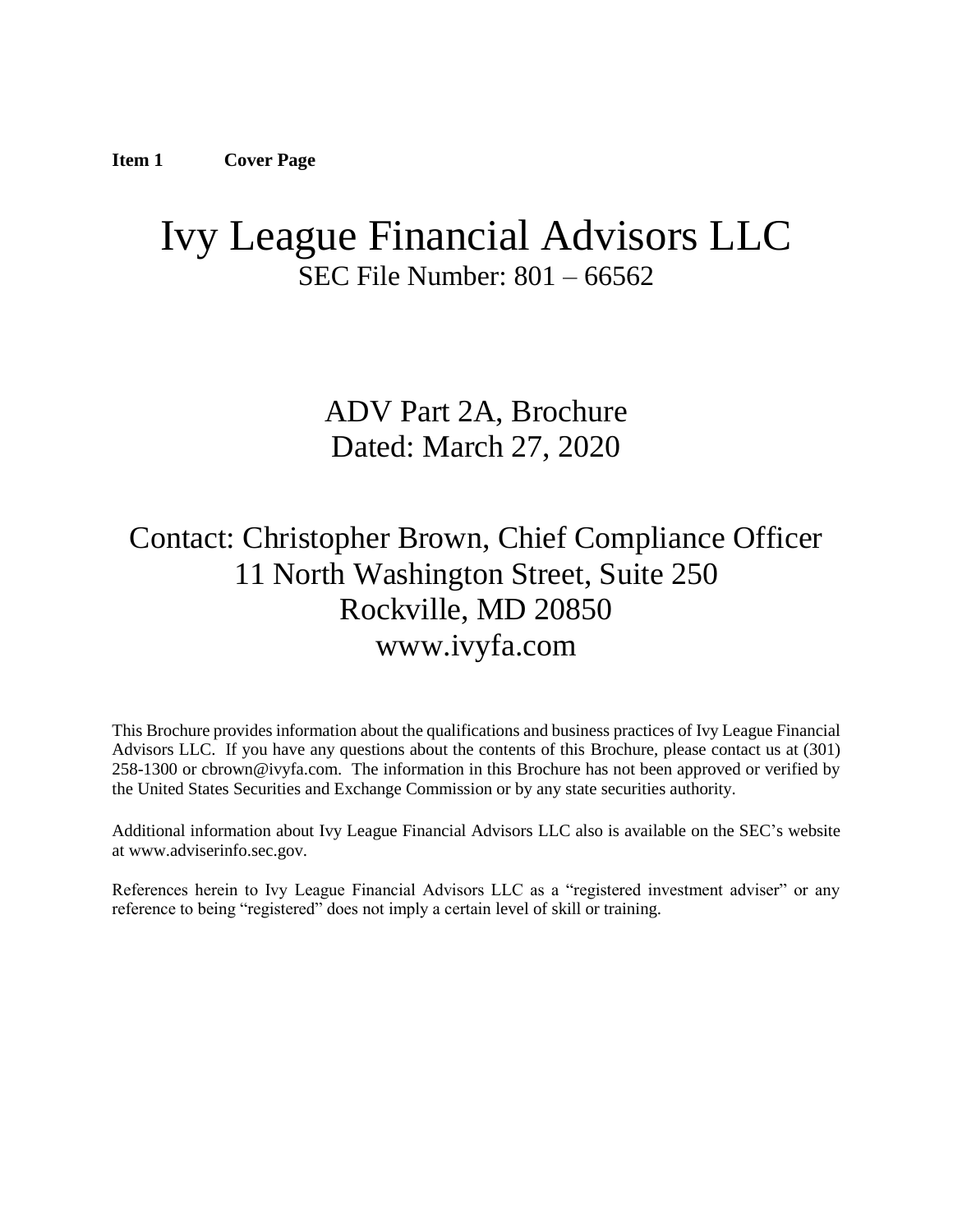# **Item 2 Material Changes**

There have been no material changes made to Ivy League Financial Advisors LLC's Brochure since the March 26, 2019 annual update filing.

Ivy League Financial Advisors LLC's Chief Compliance Officer, Christopher Brown, remains available to address any questions that a current or prospective client may have about this Brochure.

# <span id="page-1-0"></span>**Item 3 Table of Contents**

| Item 1    |                                                                                          |  |
|-----------|------------------------------------------------------------------------------------------|--|
| Item 2    |                                                                                          |  |
| Item 3    |                                                                                          |  |
| Item 4    |                                                                                          |  |
| Item 5    |                                                                                          |  |
| Item 6    |                                                                                          |  |
| Item 7    |                                                                                          |  |
| Item 8    |                                                                                          |  |
| Item 9    |                                                                                          |  |
| Item 10   |                                                                                          |  |
| Item 11   | Code of Ethics, Participation or Interest in Client Transactions and Personal Trading 13 |  |
| Item 12   |                                                                                          |  |
| Item $13$ |                                                                                          |  |
| Item $14$ |                                                                                          |  |
| Item $15$ |                                                                                          |  |
| Item $16$ |                                                                                          |  |
| Item 17   |                                                                                          |  |
| Item 18   |                                                                                          |  |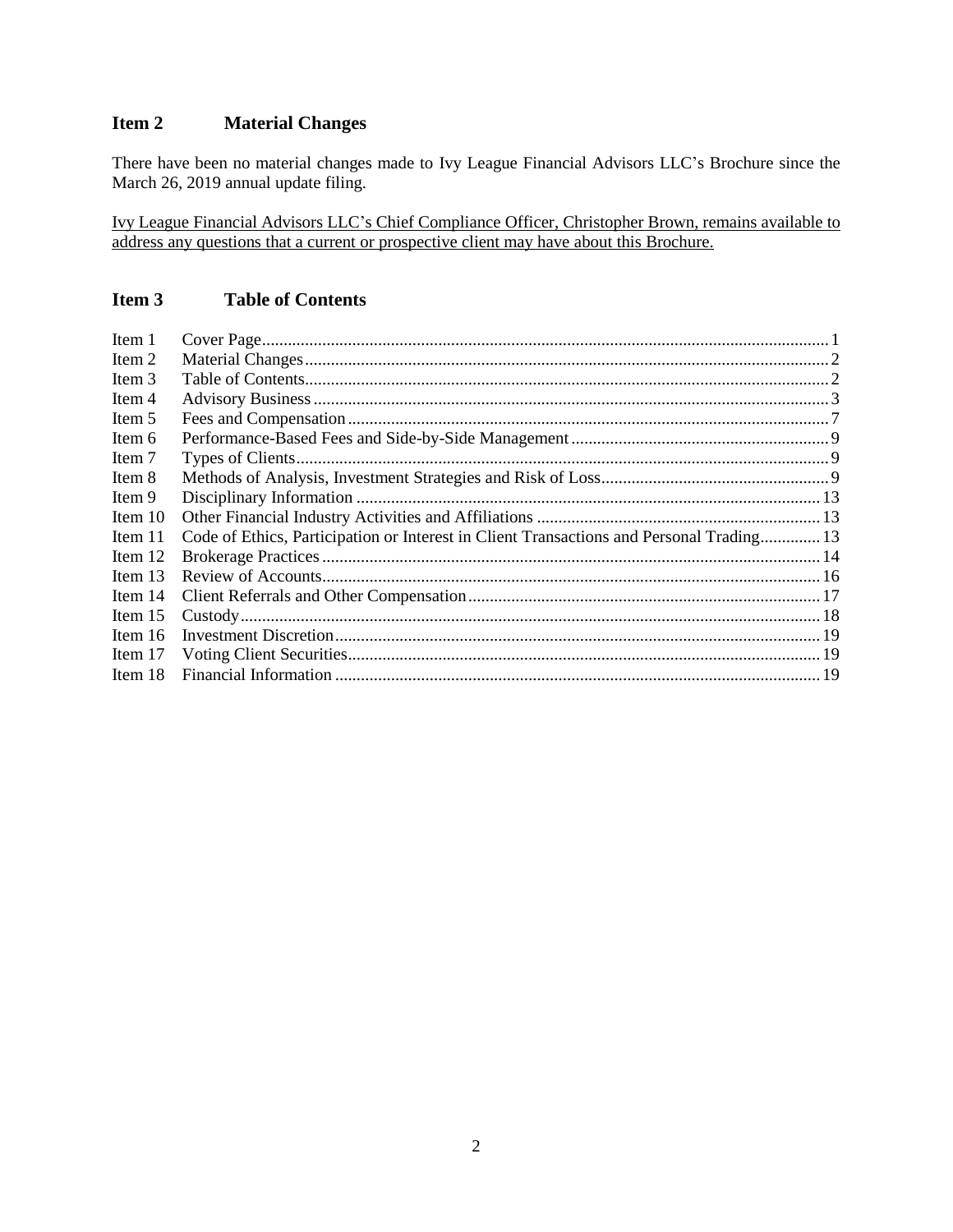## <span id="page-2-0"></span>**Item 4 Advisory Business**

- A. Ivy League Financial Advisors LLC (the "Registrant") is a Maryland Limited Liability Company formed in August 1998. The Registrant became registered as an investment adviser in February 1999. The Registrant is principally owned by Christopher Brown, who is the Registrant's Managing Member and Chief Compliance Officer.
- B. As discussed below, the Registrant offers to its clients (individuals, high net worth individuals, pension and profit sharing plans, business entities, trusts, estates and charitable organizations, etc.) investment advisory services, and, to the extent specifically requested by a client, financial planning and related consulting services.

#### **INVESTMENT ADVISORY SERVICES**

The client can determine to engage the Registrant to provide discretionary and/or non discretionary investment advisory services on a fee-only basis. The Registrant's annual investment advisory fee is based upon a percentage (%) of the market value of the assets placed under the Registrant's management on a stepped up basis. Before engaging the Registrant to provide investment advisory services, clients are required to enter into an Investment Advisory Agreement with Registrant setting forth the terms and conditions of the engagement (including termination), describing the scope of the services to be provided, and the fee that is due from the client.

Registrant will develop a written investment policy statement ("IPS") with the client based upon personal discussions about the clients' individual circumstances, goals, risk tolerance, and investment objectives. Registrant will then construct an investment portfolio based on that IPS, which generally falls into one of two types of portfolio: "Growth" or "Withdrawal."

For the Growth portfolios, Registrant seeks to construct a well-diversified portfolio across broad asset classes including, primarily through open-ended mutual funds, exchange traded funds ("ETFs") index mutual funds and individual bonds.

For Withdrawal portfolios, Registrant typically allocates one to three years of a client's annual cash flow needs in cash equivalent investments; an additional one to three years of additional cash flow needs in relatively conservative investments, such as individual bonds or "balanced" mutual funds; and the remaining balance allocated as generally described for Growth portfolios above.

Registrant will then conduct ongoing monitoring and review of account performance and asset allocation as compared to the IPS, and may execute or recommend executing transactions based on those reviews or other triggering events.

#### **FINANCIAL PLANNING AND CONSULTING SERVICES (STAND-ALONE)**

To the extent requested by the client, the Registrant may provide financial planning and/or consulting services (including investment and non-investment related matters, including estate planning, insurance planning, etc.) on a stand-alone separate fee basis. Prior to engaging the Registrant to provide planning or consulting services, clients are generally required to enter into a Financial Planning and Consulting Agreement with Registrant setting forth the terms and conditions of the engagement (including termination),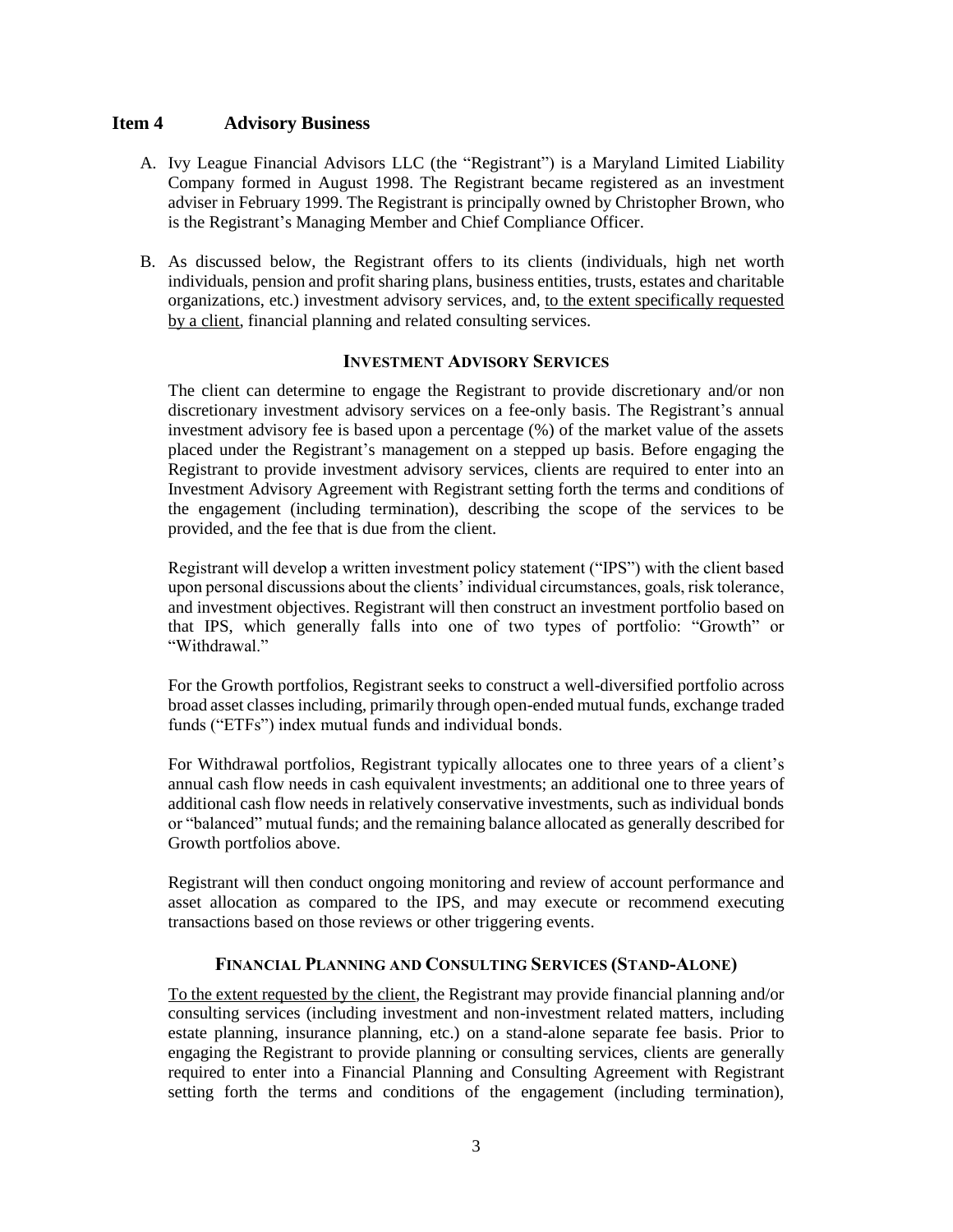describing the scope of the services to be provided, and the portion of the fee that is due from the client prior to Registrant commencing services.

#### **FINANCIAL PLANNING IMPLEMENTATION SERVICES**

At the request of the client, the client can engage the Registrant to implement Financial Planning recommendations and provide ongoing financial advice on a fee-only basis. Examples of these services included annual updates to cash flow analysis, risk management implementation services, estate planning implementation services, retirement planning implementation services, and college funding implementation services.

## **RETIREMENT PLAN CONSULTING SERVICES**

The Registrant also offers retirement plan consulting services, through which it assists sponsors of self-directed retirement plans with the selection and/or monitoring of investment alternatives (generally open-end mutual funds and exchange traded funds) from which plan participants can choose in self-directing the investments for their individual plan retirement accounts. In addition, to the extent requested by the plan sponsor, the Registrant may also provide participant education designed to assist participants in identifying the appropriate investment strategy for their retirement plan accounts. The terms and conditions of the engagement are set forth in a Retirement Plan Consulting Agreement between the Registrant and the plan sponsor.

#### **MISCELLANEOUS**

Limitations of Financial Planning and Non-Investment Consulting/Implementation Services. To the extent requested by the client, the Registrant may provide financial planning or consulting services regarding investment and non-investment related matters, such as estate planning, tax planning, insurance, etc. The Registrant does not serve as a law firm, accounting firm, or insurance agency, and no portion of Registrant's services should be construed as legal, accounting, or insurance implementation services. Accordingly, Registrant does not prepare estate planning documents, tax returns or sell insurance products. Unless specifically agreed in writing, neither Registrant nor its representatives are responsible to: implement any financial plans or financial planning advice; provide ongoing financial planning services; or provide ongoing monitoring of financial plans or financial planning advice. The client retains absolute discretion over all financial planning and related implementation decisions, and is free to accept or reject any recommendation from Registrant and its representatives in that respect. Registrant's financial planning and consulting services are completed upon communicating its recommendations to the client, upon delivery of the written financial plan, or upon termination of the applicable agreement. To the extent requested by a client, Registrant may recommend the services of other professionals for certain non-investment implementation purposes (i.e., attorneys, accountants, insurance agents, etc.). Clients are under no obligation to engage the services of any recommended professional, who shall be solely responsible for the quality and competency of the services they provide. If the client engages any unaffiliated recommended professional, and a dispute arises related to the engagement, the client should seek recourse exclusively from and against the engaged professional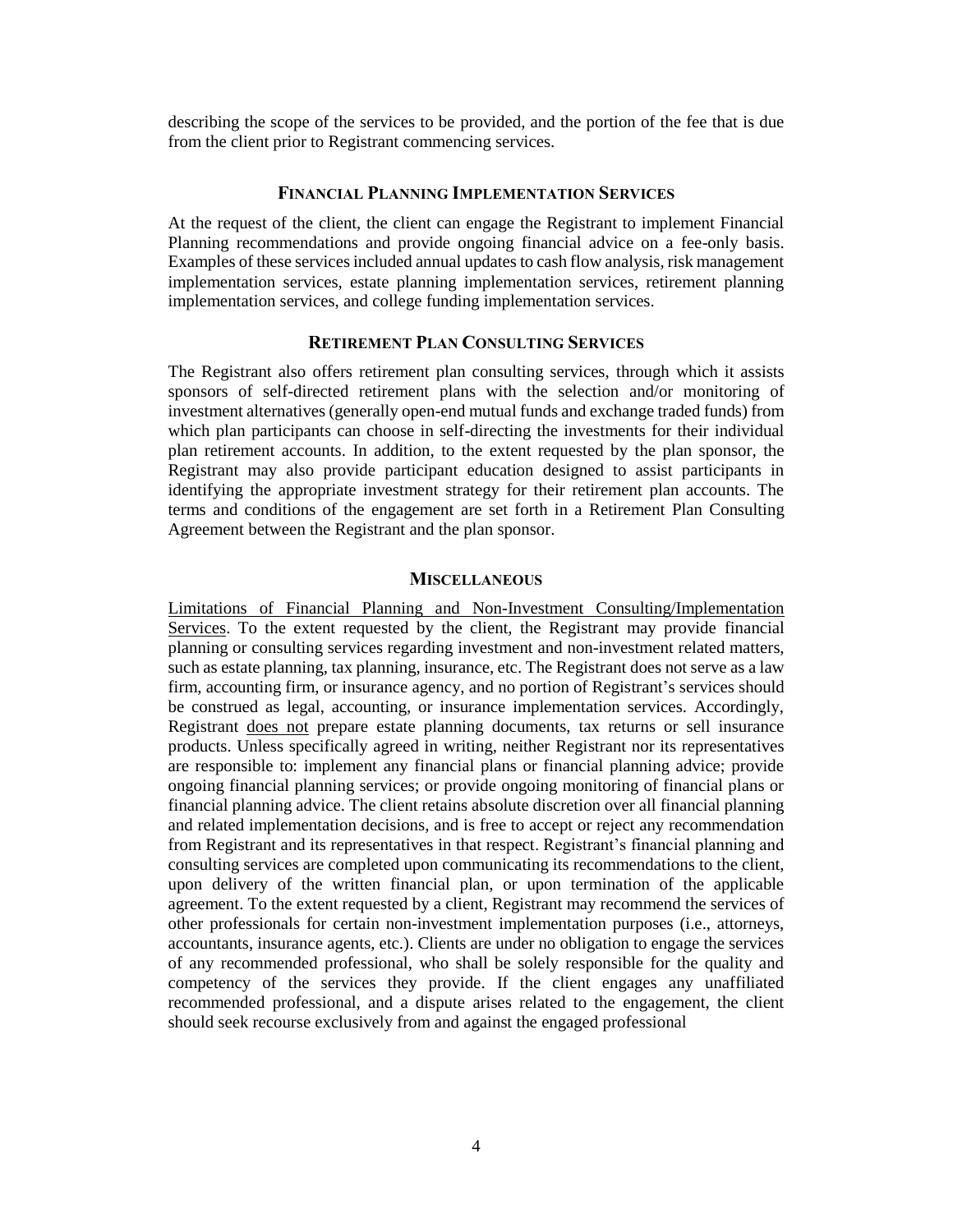Non-Discretionary Service Limitations. Clients that determine to engage Registrant on a non-discretionary investment advisory basis must be willing to accept that Registrant cannot execute any account transactions without obtaining the client's prior consent to the transactions. Therefore, if Registrant would like to make a transaction for a client's account (including removing a security that the Registrant no longer believes is appropriate, adding a security that the Registrant believes is appropriate, or in the event of a market correction), and the client is unavailable, Registrant will be unable to execute the account transactions (as it would for its discretionary clients) without first obtaining the client's consent. This may place affected clients at an economic disadvantage.

Retirement Plan Rollovers – No Obligation / Conflict of Interest. A client or prospective client leaving an employer has four options regarding an existing retirement plan (and may engage in a combination of these options): (i) leave the money in the former employer's plan, if permitted, (ii) roll over the assets to the new employer's plan, if one is available and rollovers are permitted, (iii) roll over to an Individual Retirement Account ("IRA"), or (iv) cash out the account value (which could, depending upon the client's age, result in adverse tax consequences). If the Registrant recommends that a client roll over their retirement plan assets into an account to be managed by the Registrant, such a recommendation creates a conflict of interest if the Registrant will earn a new (or increase its current) advisory fee as a result of the rollover. No client is under any obligation to roll over retirement plan assets to an account managed by Registrant. The Registrant's Chief Compliance Officer, Christopher Brown, remains available to address any questions that a client or prospective client may have regarding its prospective engagement and the corresponding conflict of interest presented by such engagement.

Availability of Mutual Funds and Exchange Traded Funds: While the Registrant may recommend allocating investment assets to mutual funds and exchange traded funds ("ETFs") that are not available directly to the public, the Registrant may also recommend that clients allocate investment assets to publicly-available mutual funds and ETFs that the client could obtain without engaging Registrant as an investment adviser. However, if a client or prospective client determines to allocate investment assets to publicly-available mutual funds without engaging Registrant as an investment adviser, the client or prospective client would not receive the benefit of Registrant's initial and ongoing investment advisory services with respect to management of that asset. Other mutual funds, such as those issued by Dimensional Fund Advisors ("DFA"), are generally only available through selected registered investment advisers. Registrant may allocate client investment assets to DFA mutual funds. Therefore, upon the termination of Registrant's services to a client, restrictions regarding transferability and/or additional purchases of, or reallocation among DFA funds will apply.

Other Services. Registrant may also render investment advisory management services to clients relative to: (1) fixed and/or variable annuity products that they may own, or (2) their individual employer sponsored retirement plans. In so doing, Registrant either directs or recommends the allocation of client assets among the various subaccounts which comprise the variable annuity product or the retirement plan. For these services, Registrant's management fee is paid quarterly in advance, based upon the market value of the assets on the last day of the previous quarter. The client assets shall be maintained at either the specific insurance company that issued the variable annuity product which is owned by the client, or at the custodian designated by the sponsor of the client's retirement plan.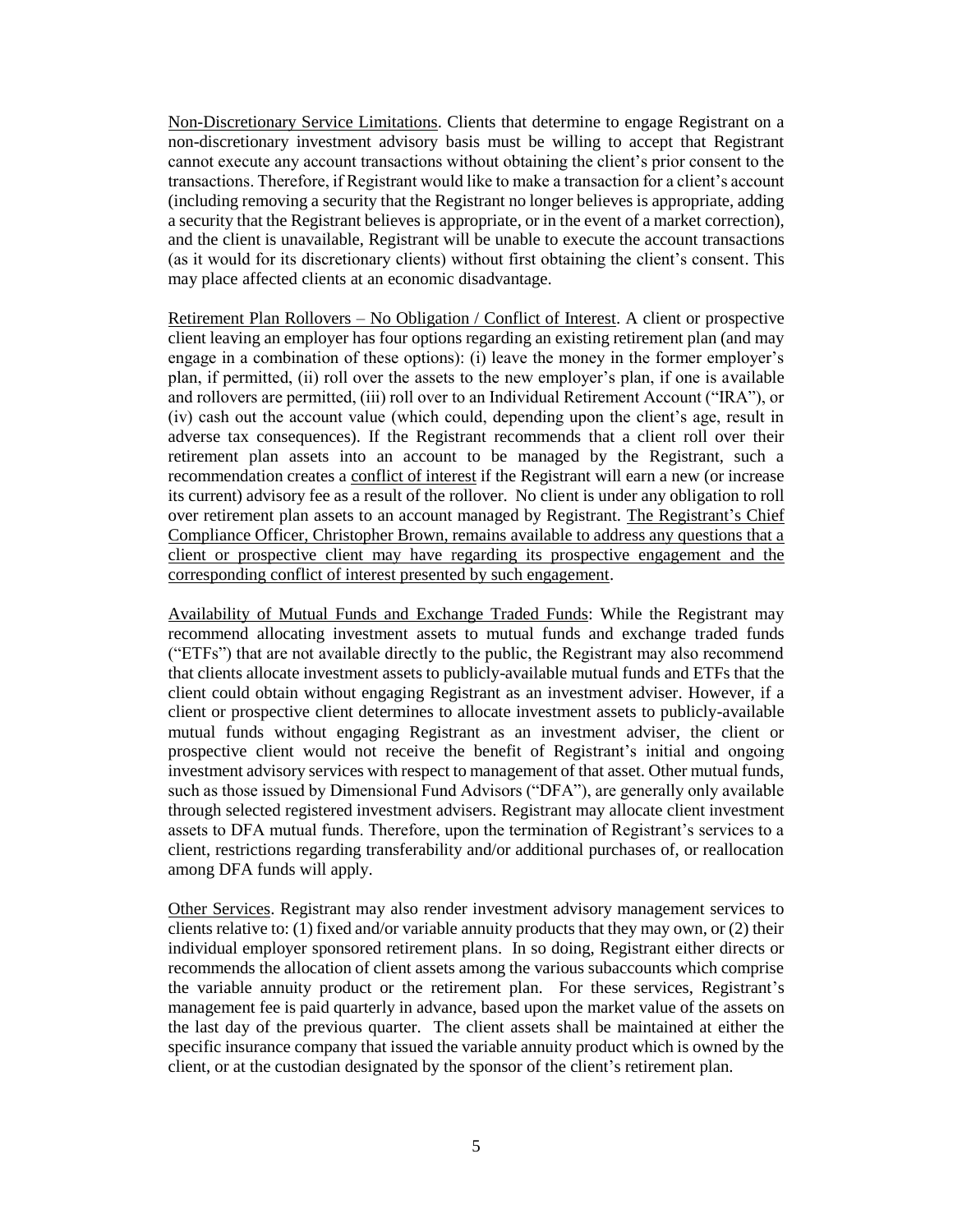Portfolio Trading Activity. As part of its investment advisory services, Registrant will review client portfolios on an ongoing basis to determine if any trades are necessary based upon various factors, including but not limited to investment performance, fund manager tenure, style drift, account additions/withdrawals, the client's financial circumstances, and changes in the client's investment objectives. Based upon these and other factors, there may be extended periods of time when Registrant determines that trades within a client's portfolio are neither necessary nor prudent. Clients nonetheless remain subject to the fees described in Item 5 during periods of portfolio trading inactivity.

Cash Positions. The Registrant may maintain cash and cash equivalent positions (such as money market funds) for defensive and liquidity purposes. Unless otherwise agreed in writing, all cash and cash equivalent positions will be included as part of assets under management for purposes of calculating the Registrant's investment advisory fee.

Client Obligations. In performing its services, Registrant shall not be required to verify any information received from the client or from the client's other professionals, and is expressly authorized to rely thereon. Moreover, each client is advised that it remains their responsibility to promptly notify the Registrant if there is ever any change in their financial situation or investment objectives for the purpose of reviewing, evaluating, or revising Registrant's previous recommendations and/or services.

Disclosure Statement. A copy of the Registrant's written disclosure statement as set forth on Part 2 of Form ADV shall be provided to each client prior to, or contemporaneously with, the execution of the applicable form of client agreement.

Asset Aggregation / Reporting Services. Registrant may provide access to reporting services through one or more third-party aggregation / reporting platforms that can reflect all of the client's investment assets, including those investment assets that the client has not engaged the Registrant to manage (the "Excluded Assets"). Registrant's service for the Excluded Assets is strictly limited to reporting, and specifically excludes investment management or implementation. Because Registrant does not have trading authority for the Excluded Assets, the client (and/or another investment professional), and not Registrant, shall be exclusively responsible for directly implementing any recommendations for the Excluded Assets. Further, the client and/or their other advisors that maintain trading authority, and not Registrant, shall be exclusively responsible for the investment performance or related activity (such as timing and trade errors) pertaining to the Excluded Assets. The third-party aggregation / reporting platforms may also provide access to financial planning information and applications, which should not be construed as services, advice, or recommendations provided by Registrant. Accordingly, Registrant shall not be held responsible for any adverse results a client may experience if the client engages in financial planning or other functions available on the third party reporting platforms without Registrant's participation or oversight.

- C. The Registrant shall provide investment advisory services specific to the needs of each client. Prior to providing investment advisory services, an investment adviser representative will ascertain each client's investment objectives. Thereafter, the Registrant shall allocate and/or recommend that the client allocate investment assets consistent with the designated investment objectives. The client may, at any time, impose reasonable restrictions, in writing, on the Registrant's services.
- D. The Registrant does not participate in a wrap fee program.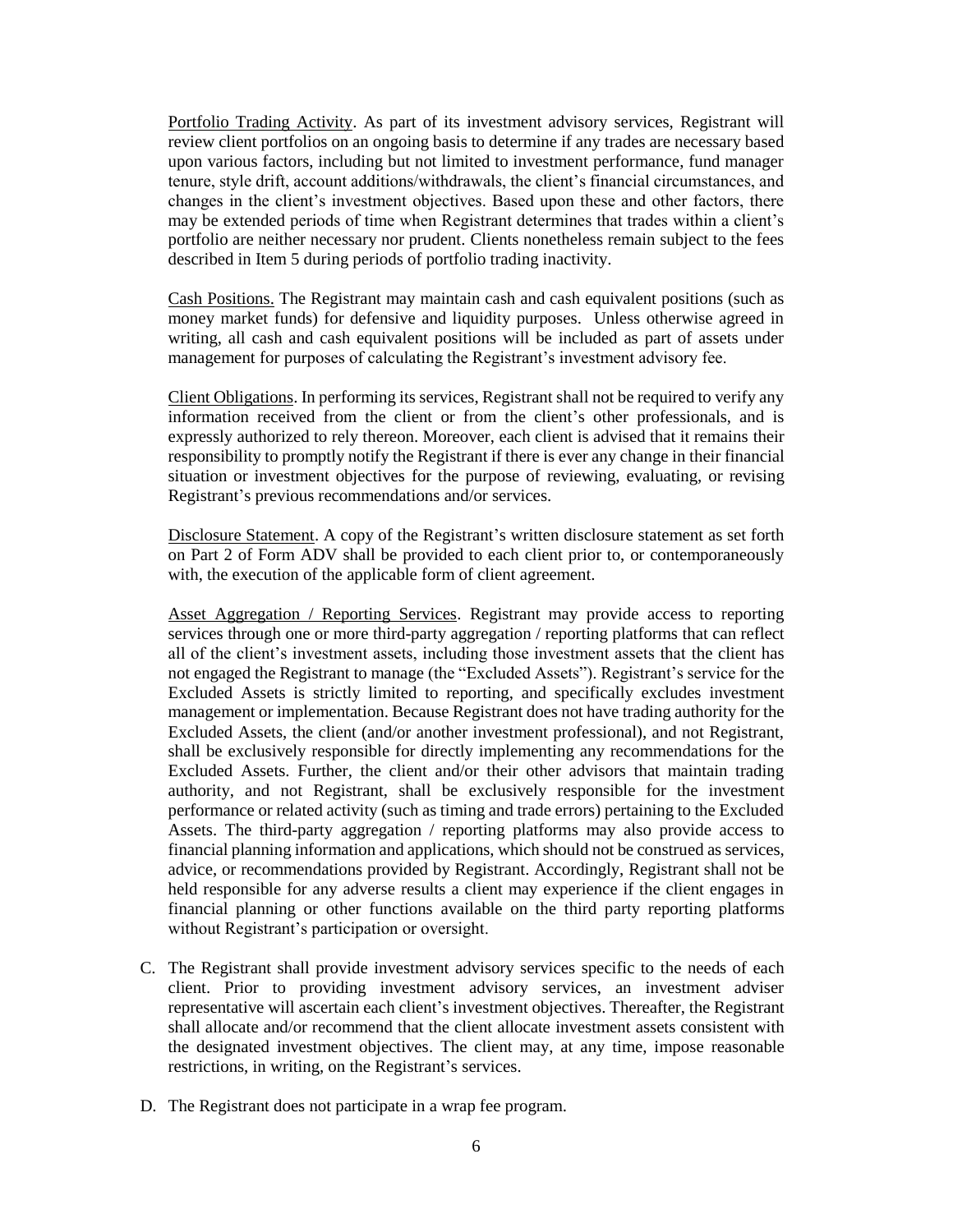E. As of December 31, 2019, the Registrant had \$113,032,924 in assets under management on a discretionary basis.

### <span id="page-6-0"></span>**Item 5 Fees and Compensation**

A.

### **INVESTMENT ADVISORY SERVICES**

If the client determines to engage the Registrant to provide discretionary and/or nondiscretionary investment advisory services on a fee-only basis, the Registrant's annual investment advisory fee shall be based upon a percentage (%) of the market value and type of assets placed under the Registrant's management on a stepped up basis as follows:

| Assets Under Management | Annual Fee Rate |
|-------------------------|-----------------|
| First \$0-\$500,000     | 1.25%           |
| Next \$1,500,000        | 1.00%           |
| Next \$3,000,000        | 0.85%           |
| Next \$5,000,000        | 0.70%           |
| Over \$10,000,000       | $0.60\%$        |

#### **FINANCIAL PLANNING AND CONSULTING SERVICES (STAND-ALONE)**

To the extent specifically requested by the client, the Registrant may provide financial planning and/or consulting services (including investment and non-investment related matters, including estate planning, insurance planning, etc.) on a stand-alone fee basis. Registrant's planning and consulting fees are negotiable, but generally range from \$2,000 to \$10,000 on a fixed fee basis, and from \$175 to \$300 on an hourly rate basis, depending upon the level and scope of the service(s) required and the professional(s) rendering the service(s).

### **FINANCIAL PLANNING IMPLEMENTATION SERVICES**

At the request of the client, the client can engage the Registrant to implement Financial Planning recommendations and provide ongoing financial advice on a fee-only basis. Examples of these services included annual updates to cash flow analysis, risk management implementation services, estate planning implementation services, retirement planning implementation services, and college funding implementation services. In the event the client determines to engage the Registrant for Financial Planning Implementation Services, Registrant, in agreement with client, Registrant may charge a Financial Planning Implementation Fee of either 1) \$175.00 (minimum) to \$300.00 on an hourly rate basis, depending upon the level and scope of the services required, the current gross income level and/or net worth of the client (i.e. for project and/or plan related services), and the professional rendering the service(s) or 2) an annual fee of 0.25% based upon a percentage of the market value of the assets over which the Registrant gives advice as defined in Investment Advisory Services. This fee is in addition to and above the annual fees charged for Financial Planning Services or Investment Advisory Services.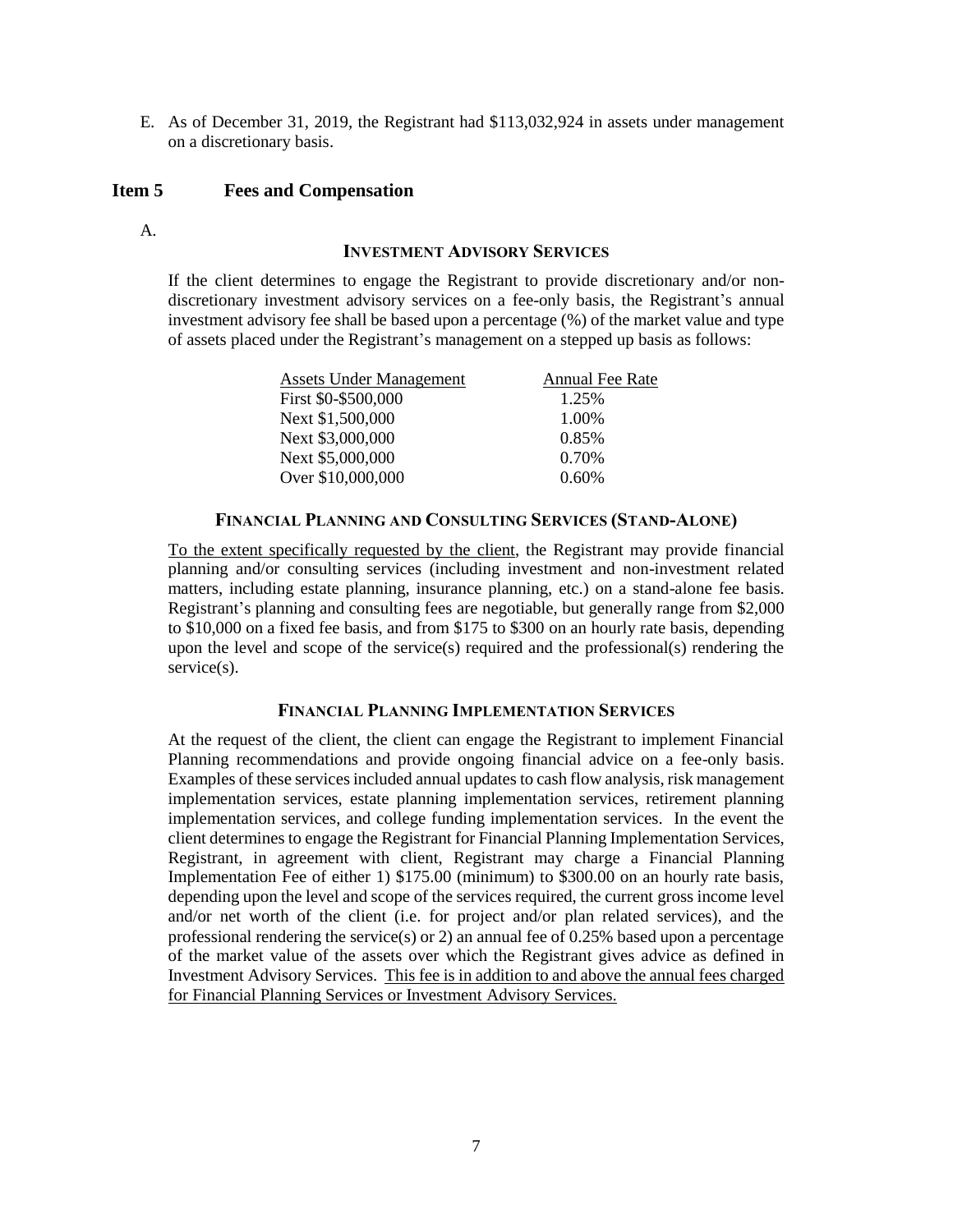#### **RETIREMENT PLAN CONSULTING SERVICES**

The Registrant also provides non-discretionary retirement plan consulting services, pursuant to which it assists sponsors of self-directed retirement plans and defined benefit plans with the selection and/or monitoring of investment alternatives (generally open-end mutual funds) from which plan participants shall choose in self-directing the investments for their individual plan retirement accounts. The terms and conditions of the engagement shall generally be set forth in a Retirement Plan Consulting Agreement between the Registrant and the plan sponsor. The Registrant charges a negotiable hourly rate for retirement plan consulting services, which ranges from \$175 to \$300 depending upon the amount of plan assets, the complexity of the engagement, and the level and scope of overall services to be rendered.

#### **Fee Dispersion**

The Registrant's investment advisory fees are negotiable at Registrant's discretion, depending upon objective and subjective factors including but not limited to: the amount of assets to be managed; portfolio composition; the scope and complexity of the engagement; the anticipated number of meetings and servicing needs; related accounts; future earning capacity; anticipated future additional assets; the professional(s) rendering the service(s); prior relationships with the Registrant and/or its representatives, and negotiations with the client. Certain legacy clients may have accepted different preexisting service offerings from Registrant and may therefore receive services under different fee schedules than as set forth above. As a result of these factors, similarly situated clients could pay different fees, the services to be provided by the Registrant to any particular client could be available from other advisers at lower fees, and certain clients may have fees different than those specifically set forth above. The Registrant's Chief Compliance Officer, Christopher Brown, remains available to address any questions that a client or prospective client may have regarding the above fee determination.

- B. Clients may elect to have the Registrant's advisory fees deducted from their custodial account. Both Registrant's Investment Advisory Agreement and the custodial/clearing agreement may authorize the custodian to debit the account for the amount of the Registrant's investment advisory fee and to directly remit that management fee to the Registrant in compliance with regulatory procedures. In the limited event that the Registrant bills the client directly, payment is due upon receipt of the Registrant's invoice. The Registrant shall deduct fees and/or bill clients quarterly in advance, based upon the market value of the assets on the last business day of the previous quarter.
- C. As discussed below, unless the client directs otherwise or an individual client's circumstances require, the Registrant shall generally recommend that TD Ameritrade Institutional Services, Inc. ("Ameritrade") serve as the broker-dealer/custodian for client investment management assets. Broker-dealers charge transaction fees for effecting certain securities transactions according to their fee schedule, and they or their affiliated custodians also impose charges for custodial services / fees associated with maintaining the client's account. For mutual fund and ETF purchases, clients will incur charges imposed by the respective fund, which represent the client's pro rata share of the fund's management fee and other fund expenses. These fees and expenses are described in each fund's prospectus or other offering documents. The fees charged by the applicable broker-dealer/custodian, and the charges imposed by mutual funds and ETFs, are separate from and in addition to Registrant's advisory fee referenced in this Item 5. Registrant does not share in any portion of those fees or expenses.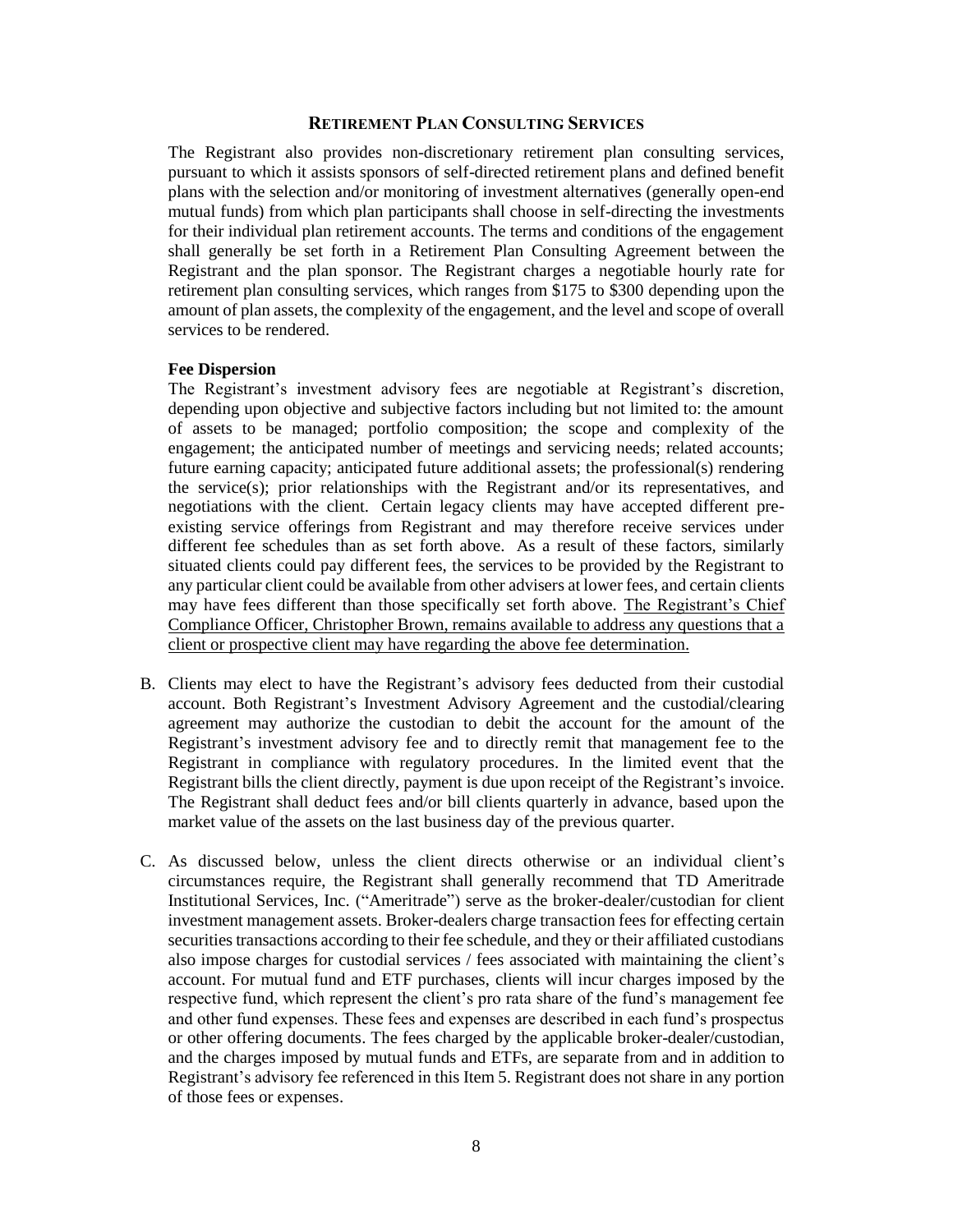Tradeaway/Prime Broker Fees. Relative to its discretionary investment management services, when beneficial to the client, individual fixed income transactions may be effected through broker-dealers other than the account custodian, in which event, the client generally will incur both the fee (commission, mark-up/mark-down) charged by the executing broker-dealer and a separate "tradeaway" and/or prime broker fee charged by the account custodian (Ameritrade).

- D. Registrant's annual investment advisory fee shall be prorated and paid quarterly, in advance, based upon the market value of the assets on the last business day of the previous quarter. The Registrant, in its sole discretion, may charge a lesser investment management fee based upon certain criteria (i.e. anticipated future earning capacity, anticipated future additional assets, dollar amount of assets to be managed, related accounts, account composition, negotiations with client, etc.).The Investment Advisory Agreement between the Registrant and the client will continue in effect until terminated by either party by written notice in accordance with the terms of the Investment Advisory Agreement. Upon termination, the Registrant shall refund the pro-rated portion of the advanced advisory fee paid based upon the number of days remaining in the billing quarter.
- E. Neither the Registrant, nor its representatives accept compensation from the sale of securities or other investment products.

# **Item 6 Performance-Based Fees and Side-by-Side Management**

<span id="page-8-1"></span><span id="page-8-0"></span>Neither the Registrant nor any supervised person of the Registrant accepts performancebased fees.

# **Item 7 Types of Clients**

<span id="page-8-2"></span>The Registrant's clients generally include individuals, high net worth individuals, pension and profit sharing plans, trusts, and estates. The Registrant generally imposes a minimum asset level of \$500,000 for investment advisory services, but may, in its sole discretion, reduce that minimum asset level or charge a lesser investment management fee based upon certain criteria (i.e. anticipated future earning capacity, anticipated future additional assets, dollar amount of assets to be managed, related accounts, account composition, negotiations with client, etc.).

## **Item 8 Methods of Analysis, Investment Strategies and Risk of Loss**

- A. The Registrant may utilize the following methods of security analysis:
	- Fundamental (analysis performed on historical and present data, with the goal of making financial forecasts)
	- Technical (analysis performed on historical and present data, focusing on price and trade volume, to forecast the direction of prices)
	- Cyclical (analysis performed on historical relationships between price and market trends, to forecast the direction of prices)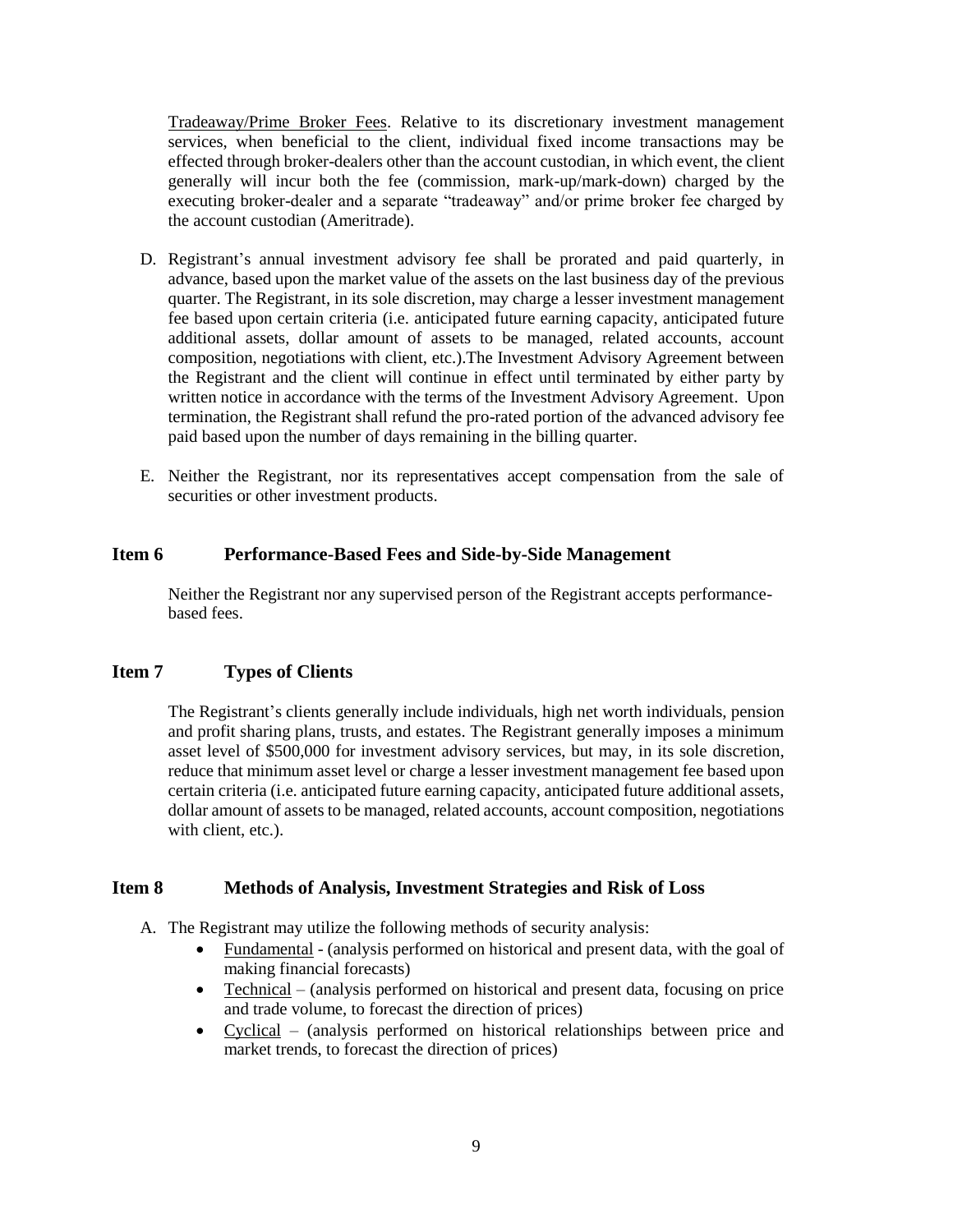The Registrant may utilize the following investment strategies when implementing investment advice given to clients:

- Long Term Purchases (securities held at least a year)
- Short Term Purchases (securities sold within a year)

Investment Risk. Investing in securities involves risk of loss that clients should be prepared to bear, including the loss of principal investment. Past performance may not be indicative of future results. Different types of investments involve varying degrees of risk, and it should not be assumed that future performance of any specific investment or investment strategy (including the investments and/or investment strategies recommended or undertaken by Registrant) will be profitable or equal any specific performance level(s). Investment strategies such as asset allocation, diversification, or rebalancing do not assure or guarantee better performance and cannot eliminate the risk of investment losses. There is no guarantee that a portfolio employing these or any other strategy will outperform a portfolio that does not engage in such strategies. While asset values may increase and client account values could benefit as a result, it is also possible that asset values may decrease and client account values could suffer a loss.

B. The Registrant's methods of analysis and investment strategies do not present any significant or unusual risks. However, every method of analysis has its own inherent risks. To perform an accurate market analysis, the Registrant must have access to current/new market information. The Registrant has no control over the dissemination rate of market information; therefore, unbeknownst to the Registrant, certain analyses may be compiled with outdated market information, severely limiting the value of the Registrant's analysis. Furthermore, an accurate market analysis can only produce a forecast of the direction of market values. There can be no assurances that a forecasted change in market value will materialize into actionable and/or profitable investment opportunities.

The Registrant's primary investment strategies - Long Term Purchases, Short Term Purchases - are fundamental investment strategies. However, every investment strategy has its own inherent risks and limitations. For example, longer term investment strategies require a longer investment time period to allow for the strategy to potentially develop. Shorter term investment strategies require a shorter investment time period to potentially develop but, as a result of more frequent trading, may incur higher transactional costs when compared to a longer term investment strategy.

C. Currently, the Registrant primarily allocates client investment assets among various noload and/or load waived mutual fund classes, exchange traded funds ("ETFs"), exchange traded notes ("ETNs"), individual equities and individual fixed income securities on a discretionary basis in accordance with the client's designated investment objectives. In more limited circumstances, when consistent with a client's investment objectives, the Registrant may allocate client investment assets to structured notes. Each type of investment has its own unique set of risks associated with it. The following provides a short description of some of the risks associated with these types of investments:

Market Risk. The price of a security may drop in reaction to tangible and intangible events and conditions. This type of risk may be caused by external factors (such as economic or political factors), but may also be incurred because of a security's specific underlying investments. Additionally, each security's price can fluctuate based on market movement, which may or may not be due to the security's operations or changes in its true value. For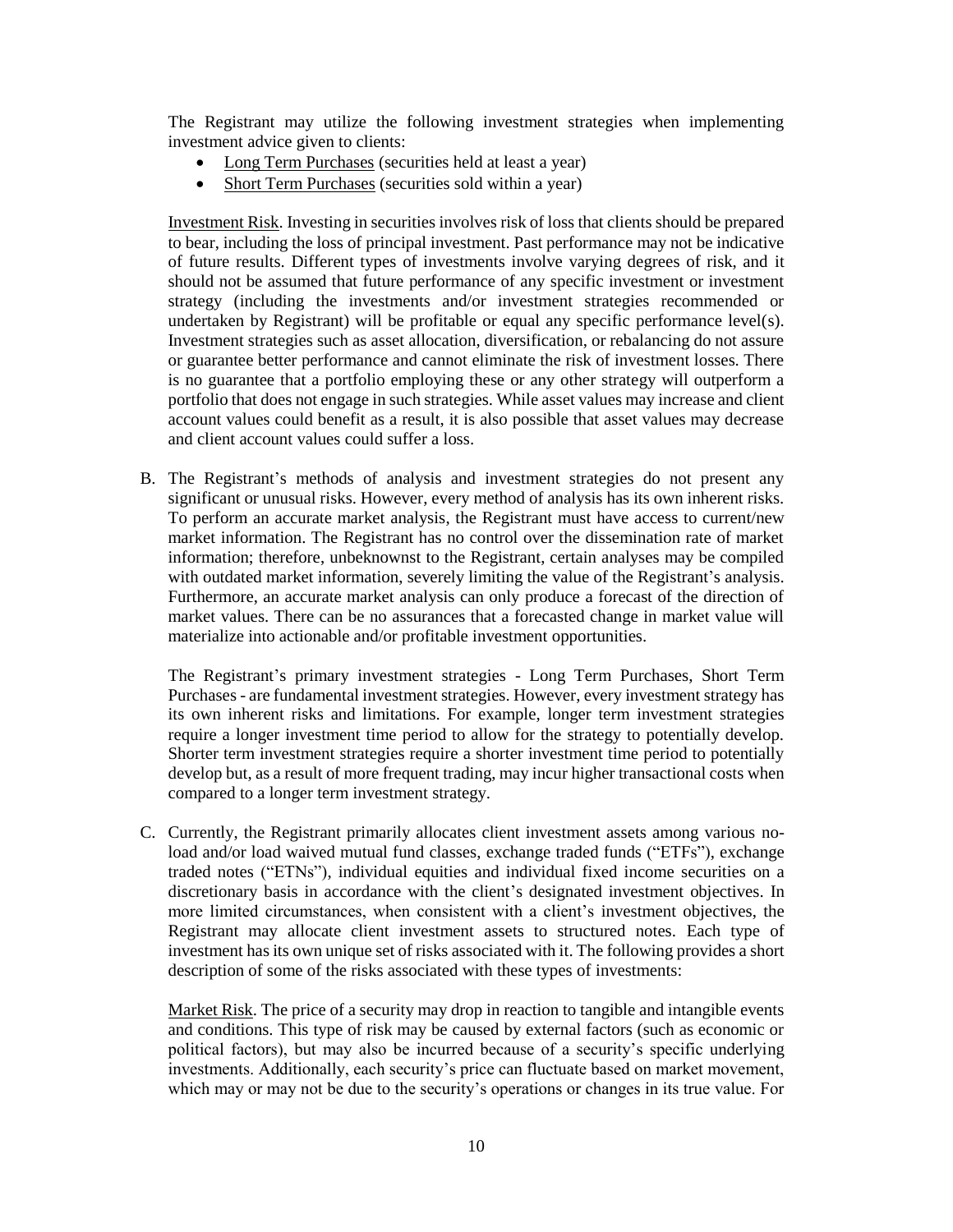example, political, economic and social conditions may trigger market events which are temporarily negative, or temporarily positive.

Unsystematic Risk. Unsystematic risk is the company-specific or industry-specific risk in a portfolio that the investor bears. Unsystematic risk is typically addressed through diversification. However, as indicated above, diversification does not guarantee better performance and cannot eliminate the risk of investment losses.

Value Investment Risk. Value stocks may perform differently from the market as a whole and following a value-oriented investment strategy may cause a portfolio to underperform growth stocks.

Growth Investment Risk. Prices of growth stocks tend to be higher in relation to their companies' earnings and may be more sensitive to market, political and economic developments than other stocks, making their prices more volatile.

Small Company Risk. Securities of small companies are often less liquid than those of large companies and this could make it difficult to sell a small company security at a desired time or price. As a result, small company stocks may fluctuate relatively more in price. In general, small capitalization companies are more vulnerable than larger companies to adverse business or economic developments and they may have more limited resources.

Commodity Risk. The value of commodity-linked derivative instruments may be affected by changes in overall market movements, commodity index volatility, changes in interest rates, or factors affecting a particular industry or commodity, such as drought, floods, weather, livestock disease, embargoes, tariffs, and international economic, political, and regulatory developments.

Foreign Securities and Currencies Risk. Foreign securities prices may decline or fluctuate because of: (i) economic or political actions of foreign governments, and/or (ii) less regulated or liquid securities markets. Investors holding these securities are also exposed to foreign currency risk (the possibility that foreign currency will fluctuate in value against the U.S. dollar).

Interest Rate Risk. Fixed income securities and fixed income-based securities are subject to interest rate risk because the prices of fixed income securities tend to move in the opposite direction of interest rates. When interest rates rise, fixed income security prices tend to fall. When interest rates fall, fixed income security prices tend to rise. In general, fixed income securities with longer maturities are more sensitive to these price changes.

Inflation Risk. When any type of inflation is present, a dollar at present value will not carry the same purchasing power as a dollar in the future, because that purchasing power erodes at the rate of inflation.

Reinvestment Risk. Future proceeds from investments may have to be reinvested at a potentially lower rate of return (i.e. interest rate), which primarily relates to fixed income securities.

Credit Risk. The issuer of a security may be unable to make interest payments and/or repay principal when due. A downgrade to an issuer's credit rating or a perceived change in an issuer's financial strength may affect a security's value and impact performance. Credit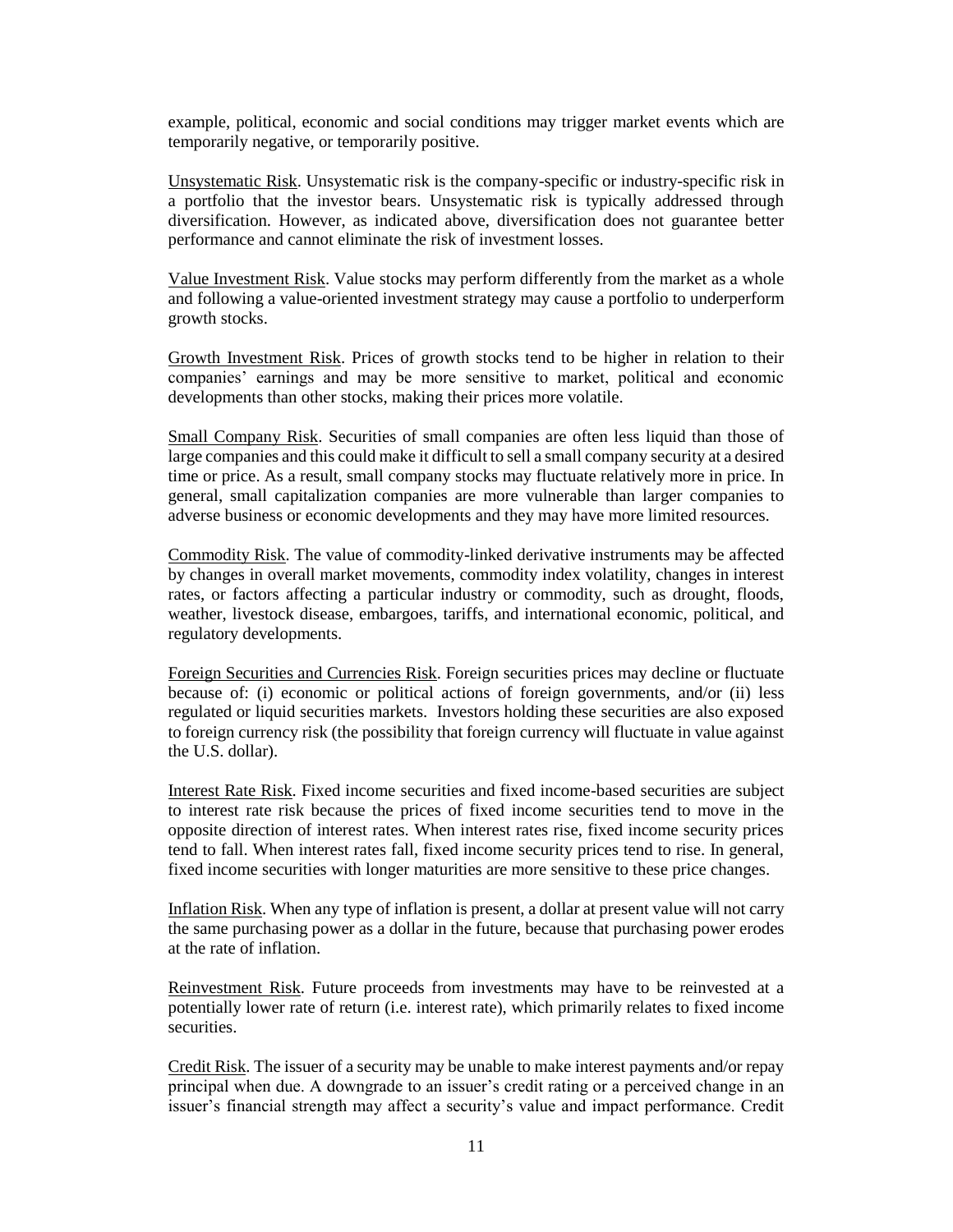risk is considered greater for fixed income securities with ratings below investment grade. Fixed income securities that are below investment grade involve higher credit risk and are considered speculative.

Call Risk. During periods of falling interest rates, a bond issuer will call or repay a higheryielding bond before its maturity date, forcing the investment to reinvest in bonds with lower interest rates than the original obligations.

Regulatory Risk. Changes in laws and regulations from any government can change the market value of companies subject to such regulations. Certain industries are more susceptible to government regulation. For example, changes in zoning, tax structure or laws may impact the return on investments.

Mutual Funds Mutual funds are operated by investment companies that raise money from shareholders and invests it in stocks, bonds, and/or other types of securities. Each fund will have a manager that trades the fund's investments in accordance with the fund's investment objective. Mutual funds charge a separate management fee for their services, so the returns on mutual funds are reduced by the costs to manage the funds. While mutual funds generally provide diversification, risks can be significantly increased if the fund is concentrated in a particular sector of the market. Mutual funds that are sold through brokers are called load funds, and those sold to investors directly from the fund companies are called no-load funds. Mutual funds come in many varieties. Some invest aggressively for capital appreciation, while others are conservative and are designed to generate income for shareholders. In addition, the client's overall portfolio may be affected by losses of an underlying fund and the level of risk arising from the investment practices of an underlying fund (such as the use of derivatives).

Exchange Traded Funds. ETFs are marketable securities that are designed to track, before fees and expenses, the performance or returns of a relevant index, commodity, bonds or basket of assets, like an index fund. Unlike mutual funds, ETFs trade like common stock on a stock exchange. ETFs experience price changes throughout the day as they are bought and sold. In addition to the general risks of investing, there are specific risks to consider with respect to an investment in ETFs, including, but not limited to: (i) an ETF's shares may trade at a market price that is above or below its net asset value; (ii) the ETF may employ an investment strategy that utilizes high leverage ratios; or (iii) trading of an ETF's shares may be halted if the listing exchange's officials deem such action appropriate, the shares are de-listed from the exchange, or the activation of market-wide "circuit breakers" (which are tied to large decreases in stock prices) halts stock trading generally.

Exchange Traded Notes. ETNs are unsecured debt obligation of the issuer, that trade on exchanges and seek a return linked to a market index or other benchmark. Unlike ETFs, ETNs do not buy or hold assets to replicate or approximate the performance of the underlying index. The return on an ETN generally depends on price changes if the ETN is sold before maturing (as with stocks or ETFs)— or on the payment, if any, of a distribution if the ETN is held to maturity (as with some other structured products). An ETN's indicative value is computed by the issuer and is distinct from an ETN's market price, which is the price at which an ETN trades in the secondary market. An ETN's market price can deviate, sometimes significantly, from its indicative value.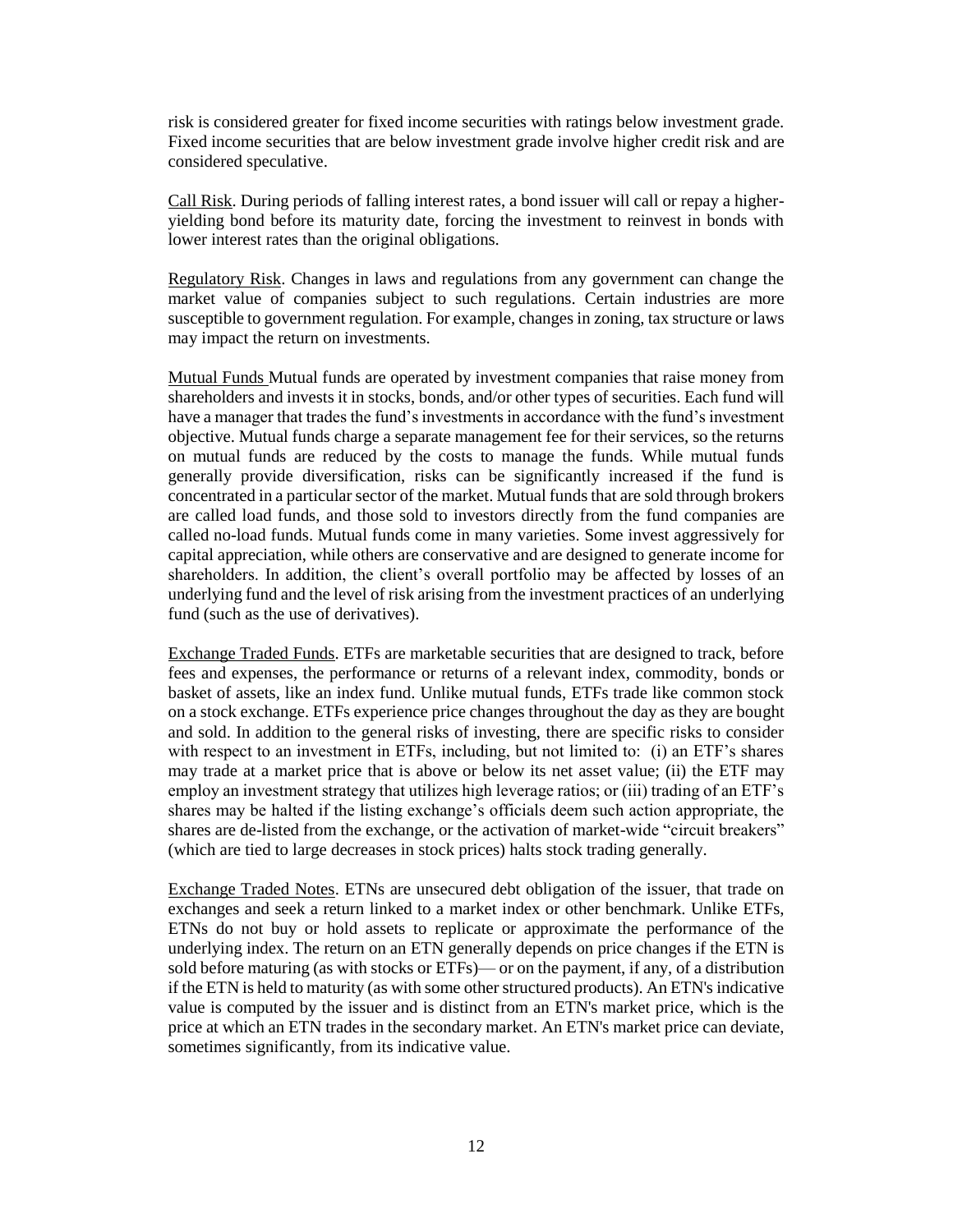Structured Notes. A structured note is a financial instrument that combines two elements, a debt security and exposure to an underlying asset or assets. It is essentially a note, carrying counter party risk of the issuer. However, the return on the note is linked to the return of an underlying asset or assets (such as the S&P 500 Index or commodities). It is this latter feature that makes structured products unique, as the payout can be used to provide some degree of principal protection, leveraged returns (but usually with some cap on the maximum return), and be tailored to a specific market or economic view. In addition, investors may receive long-term capital gains tax treatment if certain underlying conditions are met and the note is held for more than one year**.** Finally, structured notes may also have liquidity constraints, such that the sale thereof prior to maturity may be limited.

# <span id="page-12-0"></span>**Item 9 Disciplinary Information**

The Registrant has not been the subject of any disciplinary actions.

## <span id="page-12-1"></span>**Item 10 Other Financial Industry Activities and Affiliations**

- A. Neither the Registrant, nor its representatives, are registered or have an application pending to register, as a broker-dealer or a registered representative of a broker-dealer.
- B. Neither the Registrant, nor its representatives, are registered or have an application pending to register, as a futures commission merchant, commodity pool operator, a commodity trading advisor, or a representative of the foregoing.
- C. The Registrant has no other relationship or arrangement with a related person that is material to its advisory business.
- D. The Registrant does not receive, directly or indirectly, compensation from investment advisors that it recommends or selects for its clients.

# <span id="page-12-2"></span>**Item 11 Code of Ethics, Participation or Interest in Client Transactions and Personal Trading**

A. The Registrant maintains an investment policy relative to personal securities transactions. This investment policy is part of Registrant's overall Code of Ethics, which serves to establish a standard of business conduct for all of Registrant's representatives that is based upon fundamental principles of openness, integrity, honesty and trust, a copy of which is available upon request.

In accordance with Section 204A of the Investment Advisers Act of 1940, the Registrant also maintains and enforces written policies reasonably designed to prevent the misuse of material non-public information by the Registrant or any person associated with the Registrant.

B. Neither the Registrant nor any related person of Registrant recommends, buys, or sells for client accounts, securities in which the Registrant or any related person of Registrant has a material financial interest.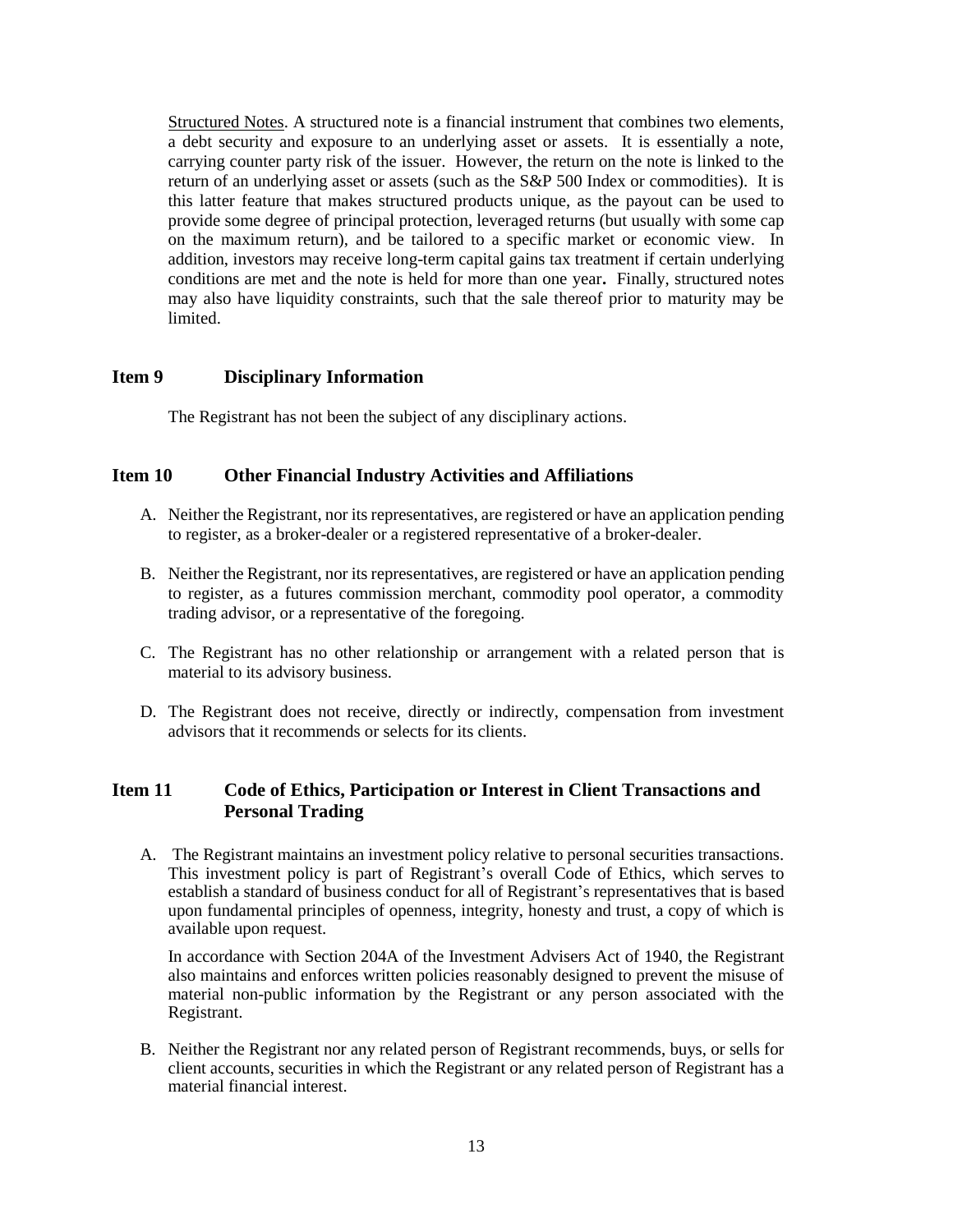C. The Registrant and/or representatives of the Registrant may buy or sell securities that are also recommended to clients. This practice may create a situation where the Registrant and/or representatives of the Registrant are in a position to materially benefit from the sale or purchase of those securities. Therefore, this situation presents a conflict of interest. Practices such as "scalping" (i.e., a practice whereby the owner of shares of a security recommends that security for investment and then immediately sells it at a profit upon the rise in the market price which follows the recommendation) could take place if the Registrant did not have adequate policies in place to detect such activities. In addition, this requirement can help detect insider trading, "front-running" (i.e., personal trades executed prior to those of the Registrant's clients) and other potentially abusive practices.

The Registrant has a personal securities transaction policy in place to monitor the personal securities transactions and securities holdings of each of the Registrant's "Access Persons". The Registrant's securities transaction policy requires that an Access Person of the Registrant must provide the Chief Compliance Officer or his/her designee with a written report of their current securities holdings within ten (10) days after becoming an Access Person. Additionally, each Access Person must provide the Chief Compliance Officer or his/her designee with a written report of the Access Person's current securities holdings at least once each twelve (12) month period thereafter on a date the Registrant selects; provided, however that at any time that the Registrant has only one Access Person, he or she shall not be required to submit any securities report described above.

D. The Registrant and/or representatives of the Registrant may buy or sell securities, at or around the same time as those securities are recommended to clients. This practice creates a situation where the Registrant and/or representatives of the Registrant are in a position to materially benefit from the sale or purchase of those securities. Therefore, this situation presents a conflict of interest. As indicated above in Item 11.C, the Registrant has a personal securities transaction policy in place to monitor the personal securities transaction and securities holdings of each of Registrant's Access Persons.

## **Item 12 Brokerage Practices**

<span id="page-13-0"></span>A. In the event that the client requests that the Registrant recommend a brokerdealer/custodian for execution and/or custodial services (exclusive of those clients that may direct the Registrant to use a specific broker-dealer/custodian), Registrant generally recommends that investment management accounts be maintained at Ameritrade. Prior to engaging Registrant to provide investment management services, the client will be required to enter into a formal Investment Advisory Agreement with Registrant setting forth the terms and conditions under which Registrant shall manage the client's assets, and a separate custodial/clearing agreement with each designated broker-dealer/ custodian.

Factors that the Registrant considers in recommending Ameritrade (or any other brokerdealer/custodian to clients) include historical relationship with the Registrant, financial strength, reputation, execution capabilities, pricing, research, and service. Although the commissions and/or transaction fees paid by Registrant's clients shall comply with the Registrant's duty to seek best execution, a client may pay a commission that is higher than another qualified broker-dealer might charge to effect the same transaction where the Registrant determines, in good faith, that the commission/transaction fee is reasonable in relation to the value of the brokerage and research services received. In seeking best execution, the determinative factor is not the lowest possible cost, but whether the transaction represents the best qualitative execution, taking into consideration the full range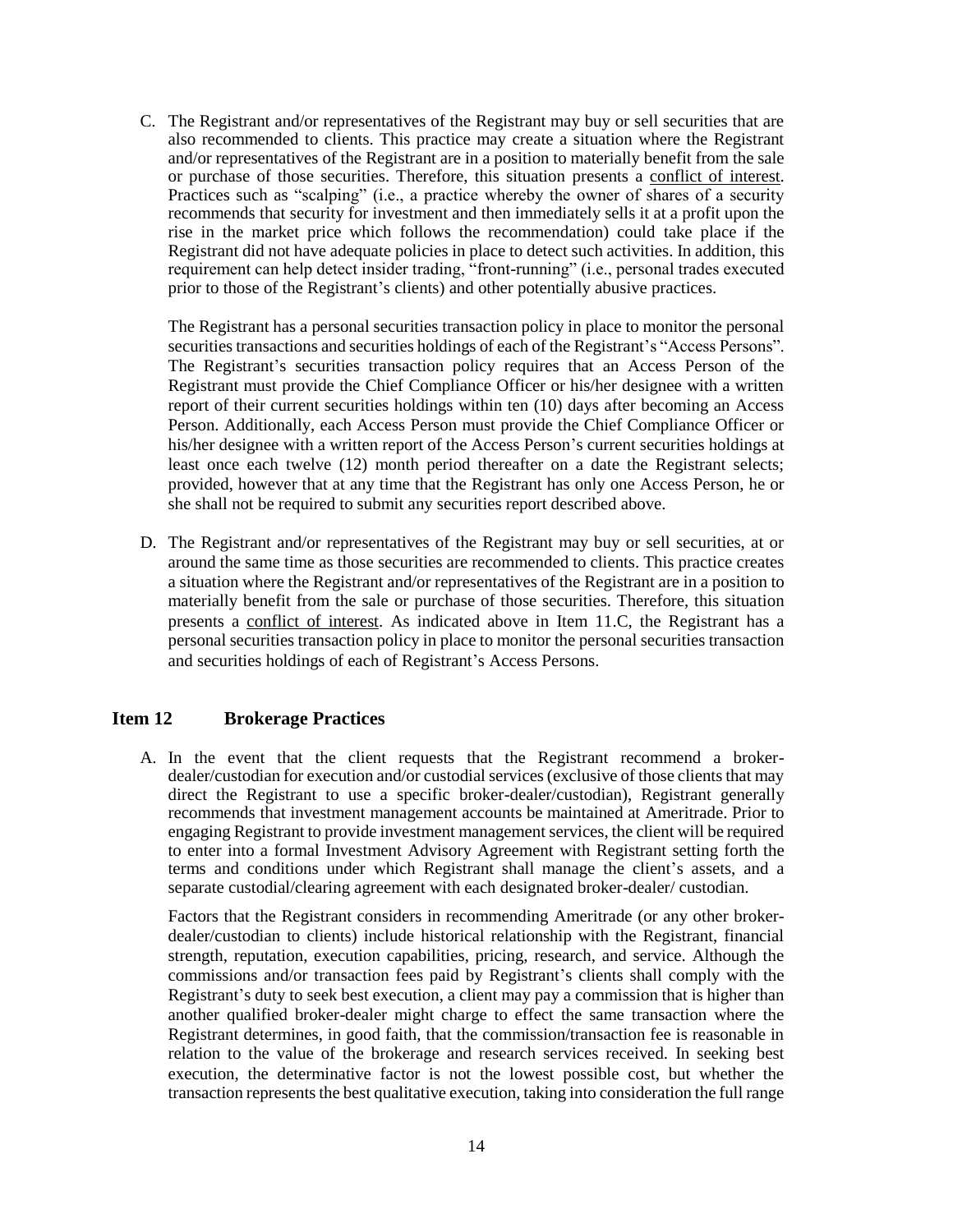of broker-dealer services, including the value of research provided, execution capability, commission rates, and responsiveness. Accordingly, although Registrant will seek competitive rates, it may not necessarily obtain the lowest possible commission rates for client account transactions. The brokerage commissions or transaction fees charged by the designated broker-dealer/custodian are exclusive of, and in addition to, Registrant's investment management fee.

### 1. Non-Soft Dollar Research and Additional Benefits

Although not a material consideration when determining whether to recommend that a client utilize the services of a particular broker-dealer/custodian, Registrant receives from Ameritrade (or could receive from other broker-dealer/custodians, unaffiliated investment managers, vendors, investment platforms, and/or product/fund sponsors) without cost (and/or at a discount) support services and/or products, certain of which assist the Registrant to better monitor and service client accounts maintained at such institutions. The support services that Registrant receives can include: investmentrelated research, pricing information and market data, software and other technology that provide access to client account data, compliance and/or practice managementrelated publications, discounted or free consulting services, discounted and/or free travel and attendance at conferences, meetings, and other educational and/or social events (which can also include transportation and lodging), marketing support, computer hardware and/or software and/or other products used by Registrant in furtherance of its investment advisory business operations. As referenced above, some of the support services and/or products that Registrant can receive may assist the Registrant in managing and administering client accounts. Others do not directly provide such assistance, but rather assist the Registrant to manage and further develop its business enterprise. The receipt of these support services and products presents a conflict of interest, because the Registrant has the incentive to recommend that clients utilize Ameritrade as a broker-dealer/custodian based upon its interest in continuing to receive the above-described support services and products, rather than based on a client's particular need. However, Registrant's clients do not pay more for investment transactions effected and/or assets maintained at Ameritrade as a result of this arrangement. There is no corresponding commitment made by the Registrant to Ameritrade or any other entity to invest any specific amount or percentage of client assets in any specific mutual funds, securities or other investment products as a result of the above arrangement.

The Registrant's Chief Compliance Officer, Christopher Brown, remains available to address any questions that a client or prospective client may have about the above arrangement and the corresponding conflicts of interest presented.

#### TD Ameritrade Institutional Program

The Registrant participates in the Institutional Program (the "Program") offered by TD Ameritrade Institutional. TD Ameritrade Institutional is a division of Ameritrade member FINRA/SIPC/NFA, an independent and unaffiliated SEC-registered brokerdealer. Ameritrade offers to independent investment advisors services which include custody of securities, trade execution, clearance and settlement of transactions. The Registrant receives some benefits from Ameritrade through its participation in the Program. Please refer to Item 14 below for more information about the Program.

2. The Registrant does not receive referrals from broker-dealers.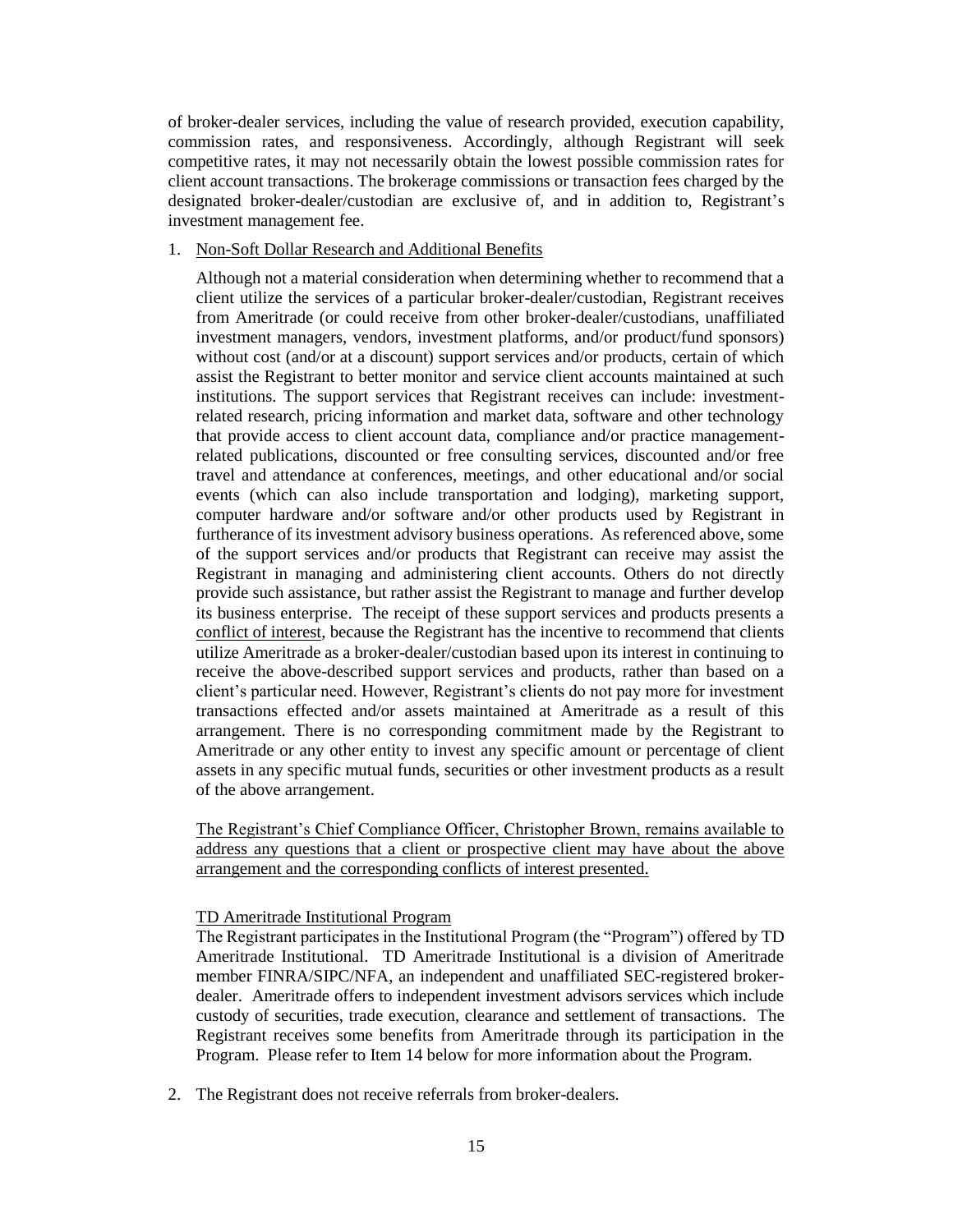3. The Registrant does not generally accept directed brokerage arrangements (when a client requires that account transactions be effected through a specific broker-dealer). In such client directed arrangements, the client will negotiate terms and arrangements for their account with that broker-dealer, and Registrant will not seek better execution services or prices from other broker-dealers or be able to "batch" the client's transactions for execution through other broker-dealers with orders for other accounts managed by Registrant. As a result, client may pay higher commissions or other transaction costs or greater spreads, or receive less favorable net prices, on transactions for the account than would otherwise be the case.

If the client directs Registrant to effect securities transactions for the client's accounts through a specific broker-dealer, the client correspondingly acknowledges that such direction may cause the accounts to incur higher commissions or transaction costs than the accounts would otherwise incur had the client determined to effect account transactions through alternative clearing arrangements that may be available through Registrant. Higher transaction costs adversely impact account performance. Transactions for directed accounts will generally be executed after the execution of portfolio transactions for non-directed accounts.

The Registrant's Chief Compliance Officer, Christopher Brown, remains available to address any questions that a client or prospective client may have about the above.

B. To the extent that the Registrant provides investment management services to its clients, the transactions for each client account generally will be effected independently, unless the Registrant decides to purchase or sell the same securities for several clients at approximately the same time. The Registrant may (but is not obligated to) combine or "bunch" those orders to seek best execution, to negotiate more favorable commission rates or to allocate equitably among the Registrant's clients differences in prices and commissions or other transaction costs that might have been obtained if those orders been placed independently. Under this procedure, transactions will be averaged as to price and will be allocated among clients in proportion to the purchase and sale orders placed for each client account on any given day. The Registrant shall not receive any additional compensation or remuneration as a result of this aggregation.

### <span id="page-15-0"></span>**Item 13 Review of Accounts**

- A. For those clients to whom Registrant provides investment supervisory services, account reviews are conducted on an ongoing basis by the Registrant's Principal and/or representatives. All investment supervisory clients are advised that it remains their responsibility to advise the Registrant of any changes in their investment objectives and/or financial situation. All clients (in person or via telephone) are encouraged to review financial planning issues (to the extent applicable), investment objectives and account performance with the Registrant on an annual basis.
- B. The Registrant may conduct account reviews on an other than periodic basis upon the occurrence of a triggering event, such as a change in client investment objectives and/or financial situation, market corrections and client request.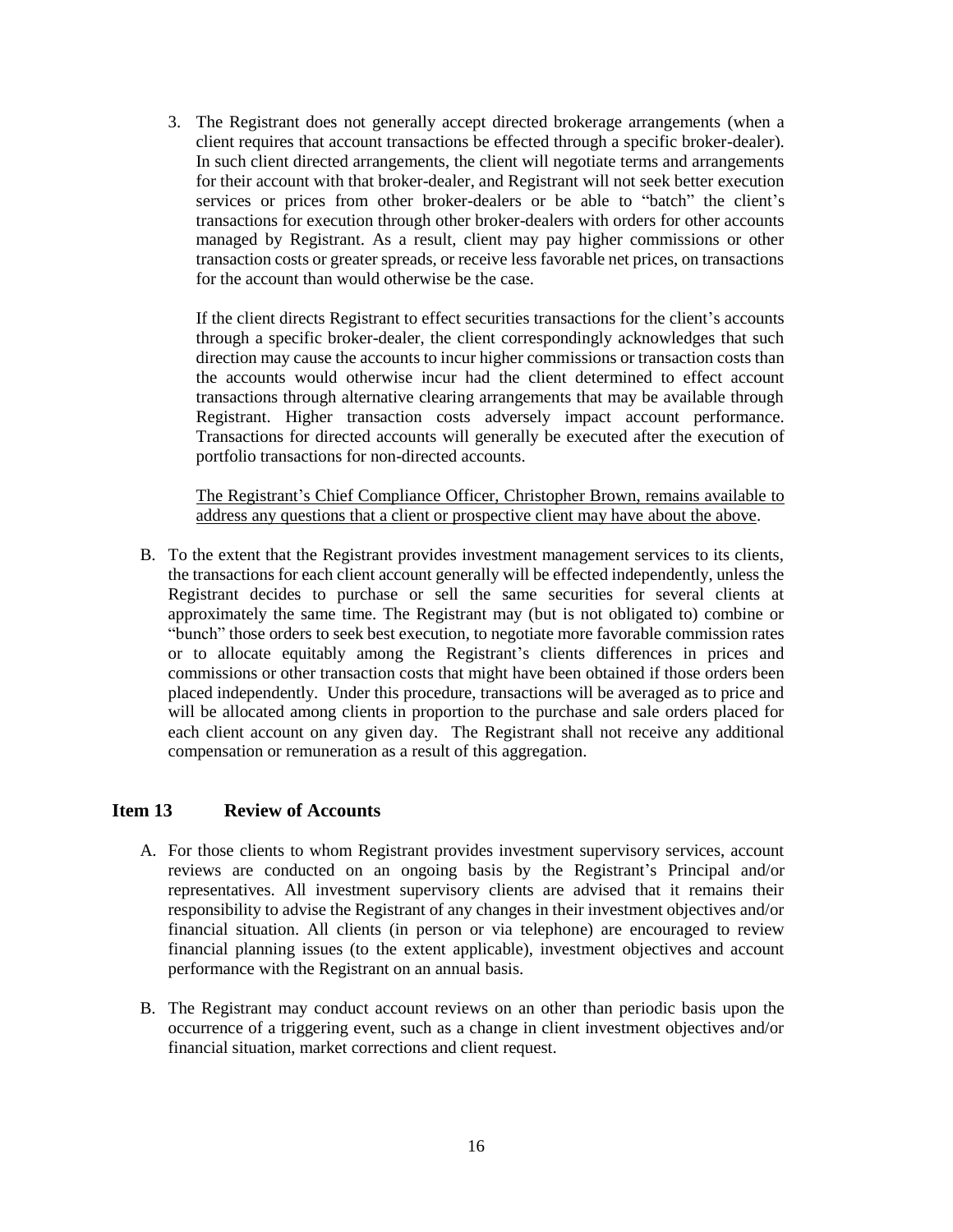<span id="page-16-0"></span>C. Clients are provided, at least quarterly, with written transaction confirmation notices and regular written summary account statements directly from the broker-dealer/custodian and/or program sponsor for the client accounts. The Registrant may also provide a written periodic report summarizing account activity and performance.

## **Item 14 Client Referrals and Other Compensation**

A. As disclosed under Item 12 above, the Registrant participates in the Program and may recommend Ameritrade to clients for custody and brokerage services. There is no direct link between Registrant's participation in the Program and the investment advice it gives to its clients, although Registrant receives economic benefits through its participation in the Program that are not typically available to Ameritrade retail investors. These benefits include the following products and services (provided without cost or at a discount): receipt of duplicate client statements and confirmations; research related products and tools; consulting services; access to a trading desk serving advisor participants; access to block trading (which provides the ability to aggregate securities transactions for execution and then allocate the appropriate shares to client accounts); the ability to have advisory fees deducted directly from client accounts; access to an electronic communications network for client order entry and account information; access to mutual funds with no transaction fees and to certain institutional money managers; and discounts on compliance, marketing research, technology, and practice management products or services provided to Registrant by third party vendors. Ameritrade may also have paid for business consulting and professional services received by the Registrant. Some of the products and services made available by Ameritrade through the Program may benefit Registrant but may not benefit its client accounts. These products or services may assist Registrant in managing and administering client accounts, including accounts not maintained at Ameritrade. Other services made available by Ameritrade are intended to help Registrant manage and further develop its business enterprise. The benefits received by Registrant or its representatives through participation in the Program do not depend on the amount of brokerage transactions directed to Ameritrade. As part of its fiduciary duty to clients, the Registrant endeavors at all times to put the interests of its clients first. Clients should be aware, however, that the receipt of economic benefits by Registrant or its representatives in and of itself presents a conflict of interest and may indirectly influence Registrant's recommendation of Ameritrade for custody and brokerage services.

Registrant also receives from Ameritrade certain additional economic benefits ("Additional Services") that may or may not be offered to any other independent investment advisers participating in the Program.

Ameritrade provides the Additional Services to Registrant in its sole discretion and at its own expense, and Registrant does not pay any fees to Ameritrade for the Additional Services. Registrant and Ameritrade have entered into a separate agreement ("Additional Services Addendum") to govern the terms of the provision of the Additional Services.

Registrant's receipt of Additional Services raises potential conflicts of interest. In providing Additional Services to Registrant, Ameritrade most likely considers the amount and profitability to Ameritrade of the assets in, and trades placed for, Registrant's client accounts maintained with Ameritrade. Ameritrade has the right to terminate the Additional Services Addendum with Registrant, in its sole discretion, provided certain conditions are met. Consequently, in order to continue to obtain the Additional Services from Ameritrade,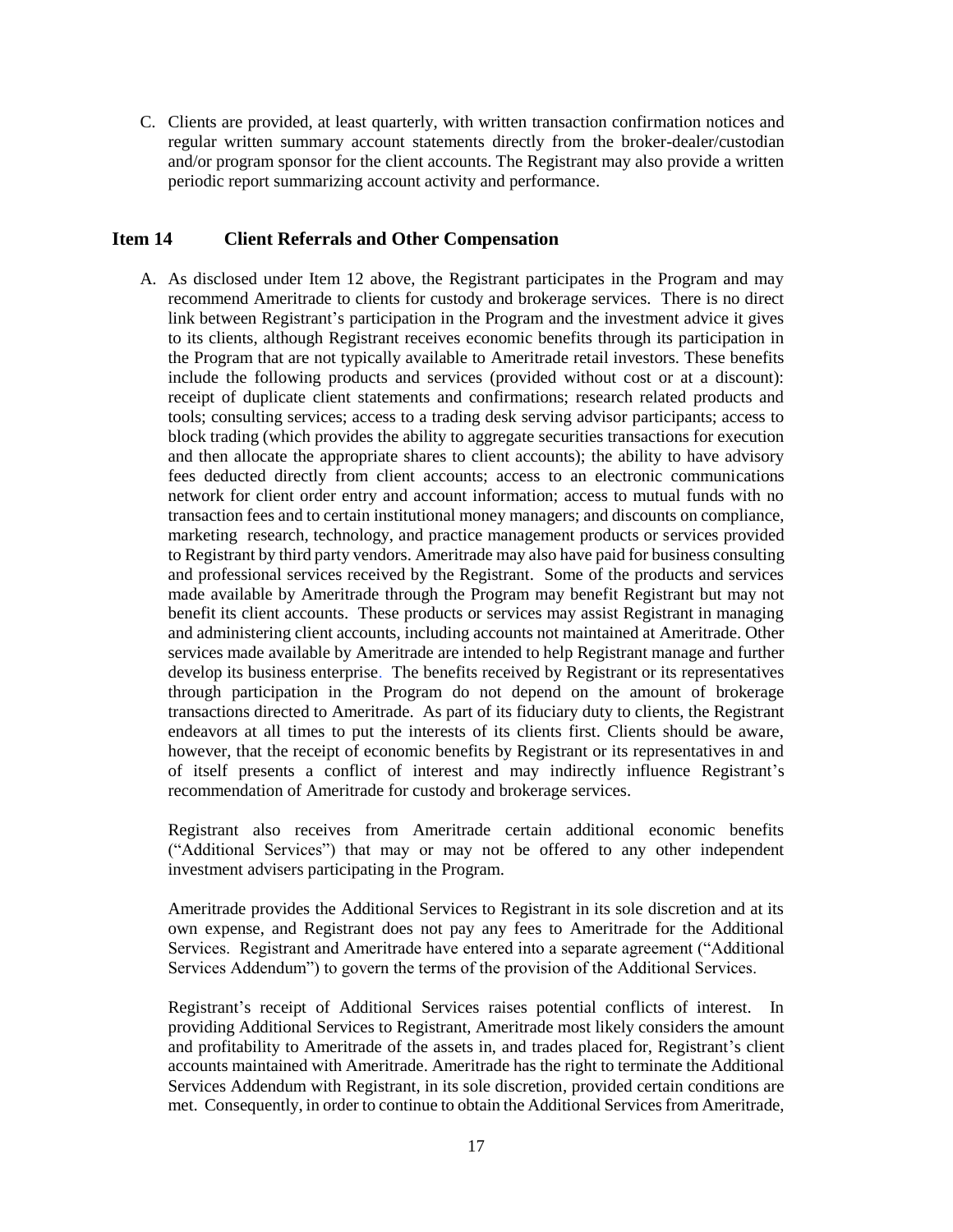Registrant may have an incentive to recommend to its clients that the assets under management by Registrant be held in custody with Ameritrade and to place transactions for client accounts with Ameritrade. Registrant's receipt of Additional Services does not diminish its duty to act in the best interests of its clients, including seeking best execution of trades for client accounts.

Registrant's clients do not pay more for investment transactions effected and/or assets maintained at Ameritrade as a result of this arrangement. There is no corresponding commitment made by the Registrant to Ameritrade or any other entity to invest any specific amount or percentage of client assets in any specific mutual funds, securities or other investment products as a result of the above arrangements.

The Registrant's Chief Compliance Officer, Christopher Brown, remains available to address any questions that a client or prospective client may have about the above arrangements and the corresponding conflicts of interest presented.

B. If a client is introduced to the Registrant by either an unaffiliated or an affiliated solicitor, Registrant may pay that solicitor a referral fee in accordance with the requirements of Rule 206(4)-3 of the Investment Advisers Act of 1940, and any corresponding state securities law requirements. Any such referral fee shall be paid solely from the Registrant's investment management fee, and shall not result in any additional charge to the client. If the client is introduced to the Registrant by an unaffiliated solicitor, the solicitor, at the time of the solicitation, shall disclose the nature of their solicitor relationship, and shall provide each prospective client with a copy of the Registrant's written Brochure with a copy of the written disclosure statement from the solicitor to the client disclosing the terms of the solicitation arrangement between the Registrant and the solicitor, including the compensation to be received by the solicitor from the Registrant.

# <span id="page-17-0"></span>**Item 15 Custody**

The Registrant shall have the ability to have its advisory fee for each client debited by the custodian on a quarterly basis. Clients are provided, at least quarterly, with written transaction confirmation notices and regular written summary account statements directly from the broker-dealer/custodian and/or program sponsor for the client accounts. The Registrant may also provide a written periodic report summarizing account activity and performance.

If the Registrant provides clients with periodic account statements or reports, the client is urged to compare any statement or report provided by the Registrant with the account statements received from the account custodian. The account custodian does not verify the accuracy of the Registrant's advisory fee calculation.

The Registrant engages in other practices and/or services on behalf of its clients that require disclosure at ADV Part 1, Item 9 (the Custody Section), which practices and/or services are subject to an annual surprise CPA examination in accordance with the requirements of Rule 206(4)-2 under the Investment Advisers Act of 1940. In addition, certain clients have established asset transfer authorizations which permit the qualified custodian to rely upon instructions from the Registrant to transfer client funds or securities to "third parties." These arrangements are also disclosed at ADV Part 1, Item 9, but in accordance with the guidance provided in the SEC's February 21, 2017 Investment Adviser Association No-